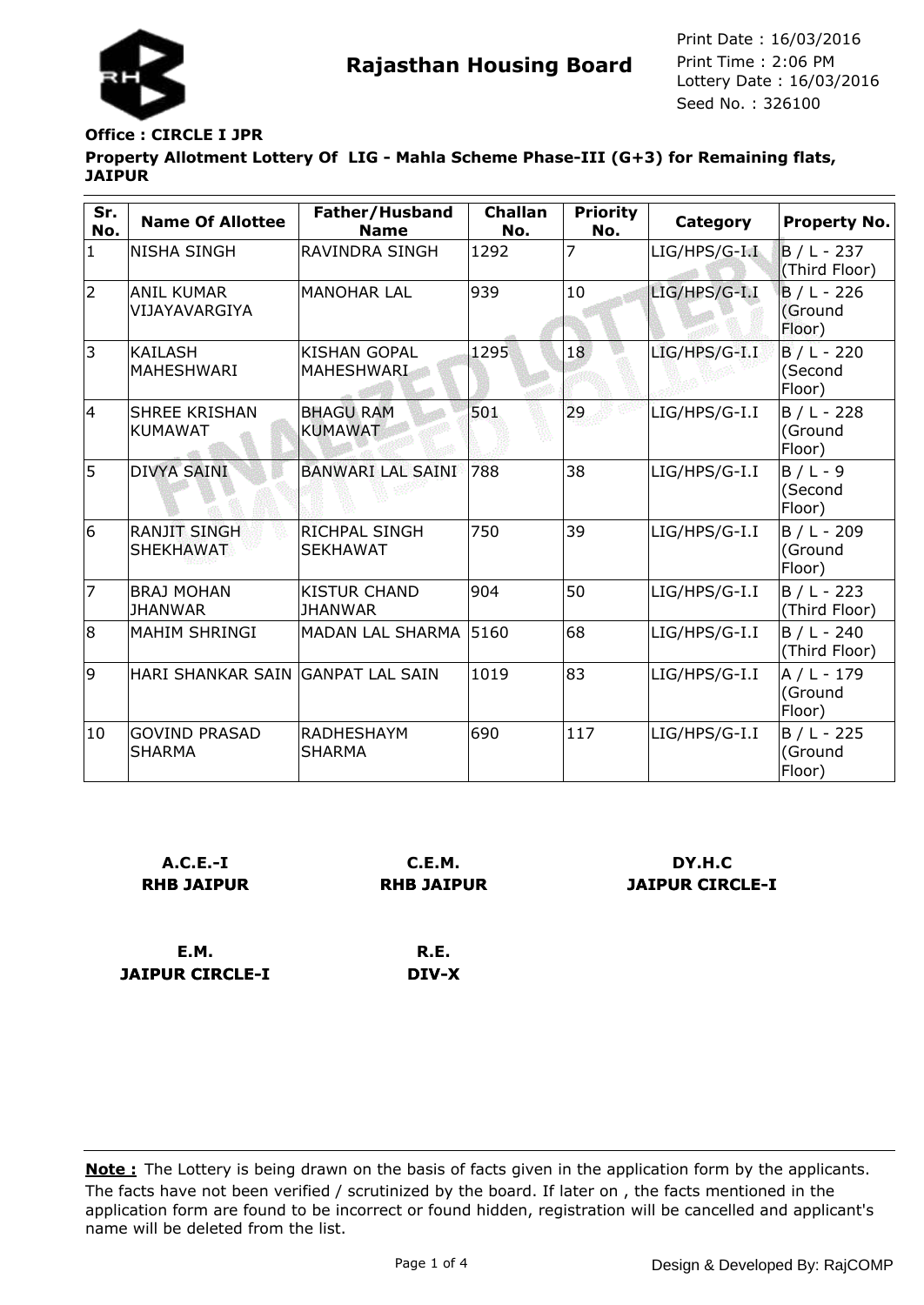

# **Office : CIRCLE I JPR**

**Property Allotment Lottery Of LIG - Mahla Scheme Phase-III (G+3) for Remaining flats, JAIPUR**

| Sr.<br>No. | <b>Name Of Allottee</b>              | Father/Husband<br><b>Name</b>           | <b>Challan</b><br>No. | <b>Priority</b><br>No. | <b>Category</b> | <b>Property No.</b>                |
|------------|--------------------------------------|-----------------------------------------|-----------------------|------------------------|-----------------|------------------------------------|
| 11         | <b>GRISHMA JAIN</b>                  | ANUJ AJMERA                             | 279                   | 177                    | LIG/HPS/G-I.I   | $B/L - 272$<br>(Third Floor)       |
| 12         | <b>VIVEK BENIWAL</b>                 | <b>BHARAT BHUSHAN</b><br><b>BENIWAL</b> | 1140                  | 193                    | LIG/HPS/G-I.I   | $B / L - 236$<br>(Second<br>Floor) |
| 13         | SAJIDA                               | <b>KHALID MAHMOOD</b>                   | 833                   | 12                     | LIG/HPS/G-II.I  | $B/L - 214$<br>(First Floor)       |
| 14         | <b>DEEPAK CHAND</b>                  | <b>SHUKLA NAND</b>                      | 5122                  | 23                     | LIG/HPS/G-II.I  | B / L - 227<br>(Ground<br>Floor)   |
| 15         | <b>LOKESH KUMAR</b><br><b>SHARMA</b> | <b>JAGDISH PRASAD</b><br><b>SHARMA</b>  | 1435                  | 32                     | LIG/HPS/G-II.I  | B / L - 215<br>(First Floor)       |
| 16         | AMRITA SHARMA                        | <b>DEVENDRA SHARMA</b>                  | 534                   | 57                     | LIG/HPS/G-II.I  | B / L - 221<br>(Third Floor)       |
| 17         | URMILA DEVI                          | <b>KRISHNA GOPAL</b>                    | 1300                  | 107                    | LIG/HPS/G-II.I  | B / L - 212<br>(Ground<br>Floor)   |
| 18         | KUSUMLATA                            | <b>VIKRAM SINGH</b>                     | 846                   | 108                    | LIG/HPS/G-II.I  | $B / L - 238$<br>(Third Floor)     |
| 19         | <b>SHANKAR LAL</b><br>TULSANI        | <b>DHANNA MAL</b><br>TULSANI            | 594                   | 255                    | LIG/HPS/G-II.I  | $B / L - 234$<br>(Second<br>Floor) |
| 20         | PINKI VAID                           | <b>MAHENDRA KUMAR</b>                   | 5138                  | 265                    | LIG/HPS/G-II.I  | B / L - 231<br>(First Floor)       |
| 21         | ASHISH GOYAL                         | SUBHASH AGARWAL                         | 1463                  | 270                    | LIG/HPS/G-II.I  | A / L - 331<br>(Second<br>Floor)   |

| $A.C.E.-I$<br><b>RHB JAIPUR</b> | C.E.M.<br><b>RHB JAIPUR</b> | DY H.C<br><b>JAIPUR CIRCLE-I</b> |
|---------------------------------|-----------------------------|----------------------------------|
| <b>E.M.</b>                     | R.E.                        |                                  |
| <b>JAIPUR CIRCLE-I</b>          | DIV-X                       |                                  |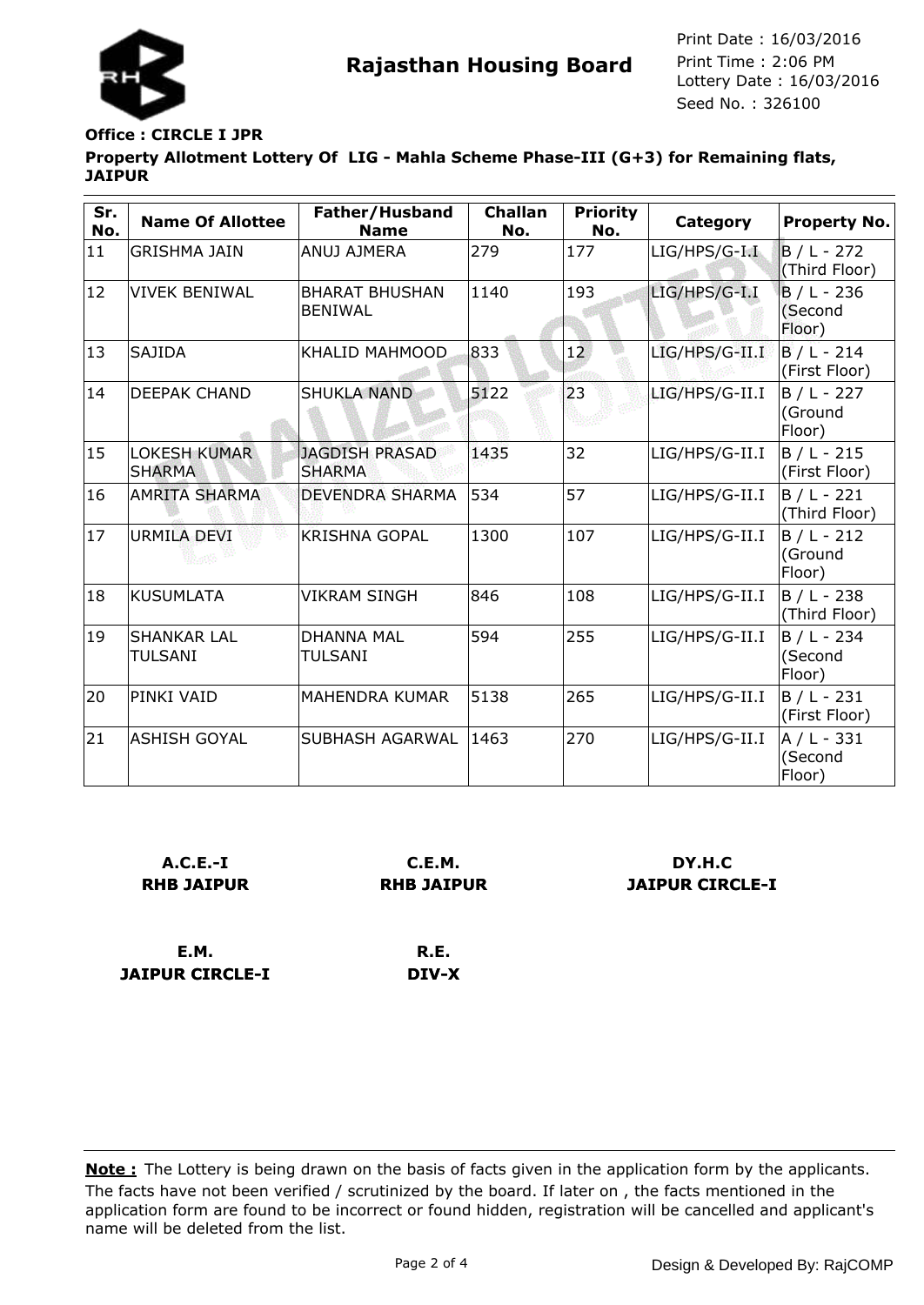

# **Office : CIRCLE I JPR**

**Property Allotment Lottery Of LIG - Mahla Scheme Phase-III (G+3) for Remaining flats, JAIPUR**

| Sr.<br>No. | <b>Name Of Allottee</b>              | Father/Husband<br><b>Name</b>         | <b>Challan</b><br>No. | <b>Priority</b><br>No. | Category        | <b>Property No.</b>                |
|------------|--------------------------------------|---------------------------------------|-----------------------|------------------------|-----------------|------------------------------------|
| 22         | <b>SHARDA KORANI</b>                 | <b>GHANSHYAM DAS</b>                  | 198                   | 5                      | LIG/HPS/G-II.II | $B/L - 235$<br>(Second<br>Floor)   |
| 23         | <b>OM PRAKASH</b><br><b>MEGHWAL</b>  | <b>RAMGOPAL</b>                       | 5167                  | 4                      | LIG/HPS/G-IV    | $B/L - 219$<br>(Second<br>Floor)   |
| 24         | <b>MAHENDRA</b><br><b>MEGHWAL</b>    | <b>BHAGGA RAM</b><br><b>MEGHWAL</b>   | 313                   | 12                     | LIG/HPS/G-IV    | $B / L - 233$<br>(Second<br>Floor) |
| 25         | KAVITA KUMARI                        | <b>RAMDEV MEGHWAL</b>                 | 5163                  | 73                     | LIG/HPS/G-IV    | $B / L - 218$<br>(Second<br>Floor) |
| 26         | <b>ANNU DEVI RAJORA</b>              | <b>SHAMBHU DAYAL</b><br><b>RAJORA</b> | 1309                  | 88                     | LIG/HPS/G-IV    | $B / L - 211$<br>(Ground<br>Floor) |
| 27         | <b>DINESH CHAND</b><br><b>BAIRWA</b> | <b>KALYAN BAIRWA</b>                  | 1347                  | 106                    | LIG/HPS/G-IV    | $B / L - 216$<br>(First Floor)     |
| 28         | <b>SANJAY BADGURJAR</b>              | <b>SITARAM</b><br><b>BADGURJAR</b>    | 1734                  | 112                    | LIG/HPS/G-IV    | $B / L - 230$<br>(First Floor)     |
| 29         | <b>SAVITRI</b>                       | <b>MANOHAR LAL</b>                    | 1034                  | 102                    | LIG/HPS/G-V     | $B / L - 217$<br>(Second<br>Floor) |
| 30         | <b>ANITA SAXENA</b>                  | RAJENDRA SAXENA                       | 386                   | 10                     | LIG/HPS/G-VIII  | B / L - 232<br>(First Floor)       |
| 31         | <b>RAJESH KUMAR</b>                  | CHIRANJI LAL                          | 5139                  | 20                     | LIG/HPS/G-VIII  | B / L - 224<br>(Third Floor)       |

| $A.C.E.-I$                     | C.E.M.            | DY H.C                 |
|--------------------------------|-------------------|------------------------|
| <b>RHB JAIPUR</b>              | <b>RHB JAIPUR</b> | <b>JAIPUR CIRCLE-I</b> |
| E.M.<br><b>JAIPUR CIRCLE-I</b> | R.E.<br>DIV-X     |                        |